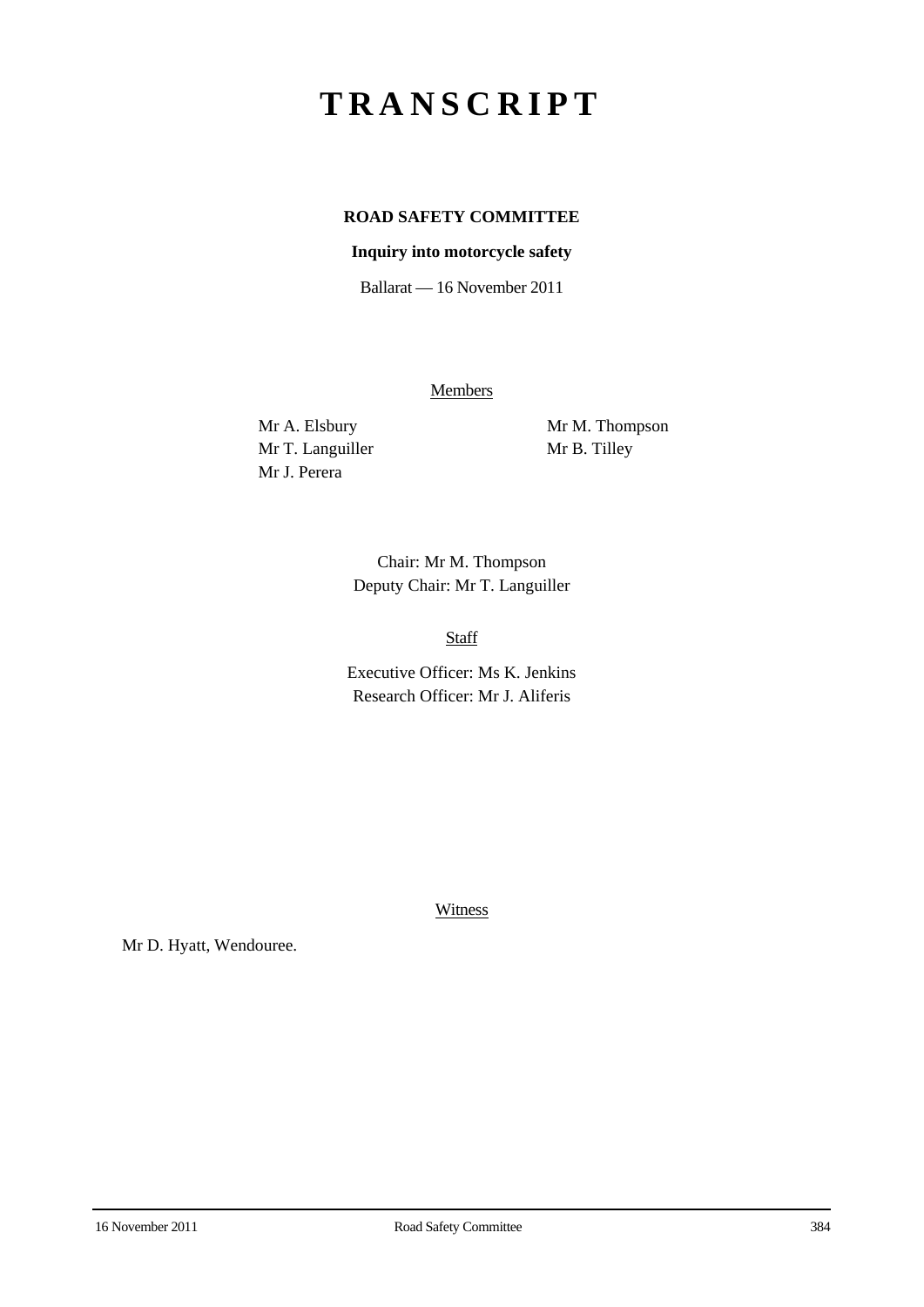**The CHAIR** — As we resume proceedings I would like to acknowledge the attendance of a number of people in the room, including some members of the Ulysses motorcycle club, who will be giving evidence later this afternoon, and Mr Damien Codognotto, who has taken the trouble to travel from Melbourne to Ballarat, I and note also that he was at the hearing yesterday in Geelong.

I will ask our next witness to introduce himself with full name and address in a moment, but just by way of background preamble I indicate that we have the benefit of parliamentary privilege here, which means that what you say is broadly immune from legal proceedings. I trust that we do not get to that point where we have to pull out the rule book. If there is any commentary you would like to make off the Hansard record in camera, we can make arrangements for that as well.

We thank you very much for coming along here today to give evidence. You were here earlier in the day, I think, when you heard the commencing commentary regarding the inquiry which has as its objective to reduce the number of deaths and injuries on Victorian roads, more particularly as they relate to motorcycle riding and motorcycle safety, and we are anxious to take on board evidence from every different stakeholder perspective, and in that arena I welcome you here today, David. Just for the Hansard record please introduce yourself by way of your name and address, make some general comments to get us going and then I will invite, again from our right, Mr Bill Tilley to start with questions, followed by my colleagues moving along.

**Mr <b>HYATT** — My name is David Hyatt. I live at <confidential> here in Ballarat, postcode 3355. I heard about the meeting on the radio this morning after I dropped my wife to work, and I thought I would like to attend. I had no idea — I expected a forum where everyone would just be sitting and talking. I did not really know what was going to happen, so I just thought I would listen with interest.

I have been riding about 20 years. I currently drive a public transport bus here in Ballarat. I have been doing that for six years. I ride my cycle to work to try to keep fit, and I want to be around for a long, long time to come and keep riding bikes, so any safety initiatives I think are good things. I listened to Sergeant Humphrey speak before, and I did not really disagree with anything that he had to say. He spoke well and he answered the questions he was asked. My feeling is that Victorians all, and not just motorcyclists, need to be responsible for their own safety and for their own selves.

You talked earlier about making initiatives to help with motorcycle safety, and I think that as a nation people are always looking for someone else to take the blame for things that they have done wrong. As a motorcyclist, my safety is my responsibility, and therefore when I am riding down the road it is up to me to be completely aware of what is going on around me, to be 100 per cent in the moment riding my bike and to be aware of that woman up there and the guy over there in the car that is backing out. The person who is driving along slowly looking around clearly does not know where he is going; I need to be ready for him to do a U-turn without indicating, just to be in the moment. So when I ride my bike that is all I am doing. I am not thinking about home or thinking about work or thinking about anything else.

Motorcycling is something I have to do. It is not something I want to do. If I do not get to go for a ride for a few weeks, I get grumpy and edgy. It is in me. If someone asks me who I am, I am a motorcyclist. I am also a father and I drive a bus, but essentially I am a motorcyclist and it has been my whole life. When I was going up to the pool as a kid I used to cycle with my friends past the Suzuki dealer that used to be in Wendouree, and we stopped and we sat on the bikes and we looked at them. I have always been attracted to them, and it is something I do.

When I ride, I try to ride within my own abilities and the way my dad taught me when he was teaching me to drive — that I should drive to suit the conditions. So for the first few weeks when I was on my Ls and we would head off down the street after he got home from work and I would accelerate up to — in the car we had then it said 38 miles an hour, which was about 60 kilometres — he would tell me to slow down, and I would say, 'But the speed limit is 60', and he would say, 'But it doesn't matter; you drive to suit the conditions. It's dark, it's a bit wet. Slow down a bit'. Eventually that sank in, and so that is how I treat the way I ride and drive now. Sometimes the conditions are beautiful and you travel at a faster rate; sometimes they are not so good and you travel slowly. I think that I am responsible for myself. I will finish there for now and answer questions as best I can.

**The CHAIR** — Thank you. You have made some outstanding remarks.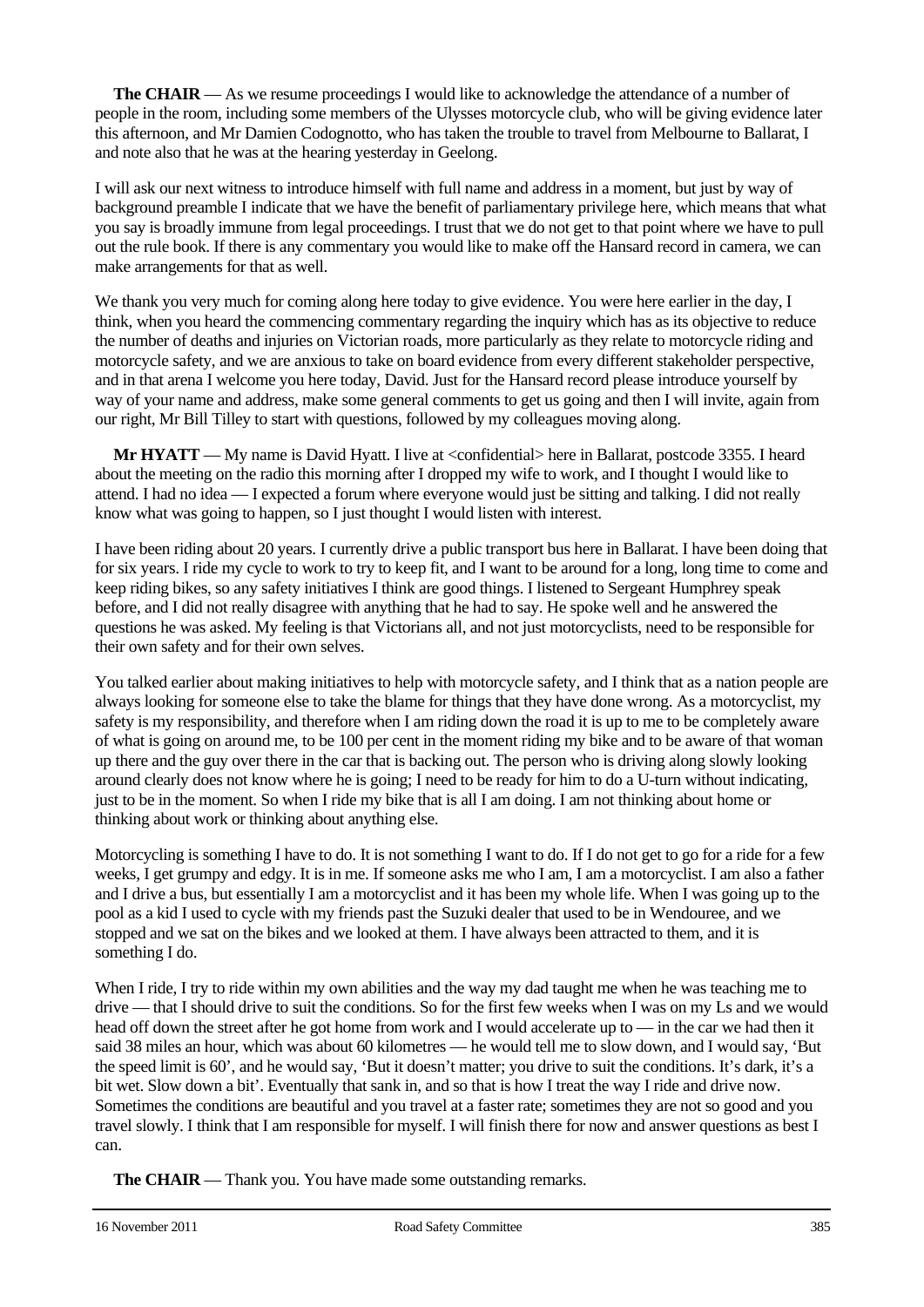**Mr TILLEY** — David, thanks for that. You are a professional driver. You probably see a lot of things that happen whilst you are at work driving a bus, and you often no doubt shake your head at some of the things that drivers, motorcyclists, truck drivers, all areas — —

**Mr HYATT** — Pedestrians.

**Mr TILLEY** — Pedestrians.

**Mr HYATT** — Pedestrians, and I say that as a bus driver more than a motorcyclist. I reckon we need to make pedestrians responsible for themselves. If you go and sit out the front here when you are having lunch or having a cup of coffee, watch how many people get to the traffic lights here, see that the lights are against them and so walk 10 feet away from them and walk into the traffic. They will see the bus coming and they will walk in front of it anyway and expect the bus to stop. If the bus has got time to stop, that is all well and good, but what if the driver has not, or the follow-on effect is there is the old lady standing up in the bus and the driver has to slam the brakes on and she falls over. You have to be responsible for yourself; that is the main thing I would say.

**Mr TILLEY** — You make a very good point, because probably a large percentage of those pedestrians are also motor vehicle drivers or possibly motorcycle riders as well, and the transformation from a pedestrian to an operator of a motor vehicle or a motorcycle on our roads is certainly a behavioural and attitudinal issue that really has not been greatly addressed during this part of the committee. But certainly, as I said, it is very refreshing to hear that you are taking individual responsibility for what you do when you are riding a motorcycle or operating in your workplace as a bus driver.

I probably want to talk a little bit more on your experiences, being a rider for many years, and how you got to where you are today, and I want to talk to some extent in relation to what training you may or may not have done over those years and how you transform your experiences to your roadcraft.

**Mr HYATT** — When I first got my learners when I was 17 — I am 45 now — at that time all I had to do was a written test. I went in, I did the test, I came out and I went riding. When I turned 18 I got a car, and I could not afford to run a car and a bike so I let my learners permit lapse. Somewhere in my early 20s the bug bit again, and that time I had to do a riding course to get my Ls. I did that, and it was a half-day course which covered a few basics, and then I got my Ls. It was the same thing. I just went out, muddled around and rode around. When it came time, I did the same for my Ps. The course was a little bit longer and it was a little bit harder. They taught me a few more things and then I had my Ps. Then I waited 12 months, bought a larger motorcycle, went out and rode it around, and I learnt from my friends who rode. They followed me and I followed them.

I have had a couple of accidents. I had one accident where I accelerated to the head of the bunch. For the first time ever I thought, 'I'm going to be the one in front'. I was in front, I was coming along Miller Street here in Ballarat, and the woman coming the other way turned in front of me. I jumped off the brakes, hit the road and slid. I thought, 'I'm going to go under that car. That is not so good'. So I lifted my legs up, went into the back, and I broke my ankle. That took the shock. That was a learning experience for me, and so from that point on I very rarely led the pack anymore. I am happy enough to be the guy at the back.

I just kept riding. I rode a lot with the local Ulysses Club and slowly learnt more and more. Then last year other things in my life and my wife's and daughter's lives all started to click finally. We had money to spend. So I went away and I did an advanced riding course through HART Australia. I learnt more in one day riding with them than I have learnt the whole time I have been on a motorcycle. They looked at some of the things that I did and said, 'Why are you doing it this way? What don't you try doing it that way?'. I would advocate that somehow we make advanced riding a part of getting a licence. It is very expensive — it is \$400 a day, which is a lot of money to find — but it is the best \$400 I have spent. Sometime next year I will go back and I will do the next level of a course.

With HART Australia there are two levels, and then probably for the rest of my riding life I will repeat those courses year after year because it is like a refresher course. You drop into habits. They taught me things like looking as far ahead as possible, exercises in throttle control, braking — a myriad of things that were not taught when I got my learners. As for my roadcraft, that has just come from my whole life driving a car. When I got my learners in the car, I drove backwards and forwards to Melbourne each weekend and every day my dad took me out and drove with me. He was a good driver, so he taught me to be a good driver.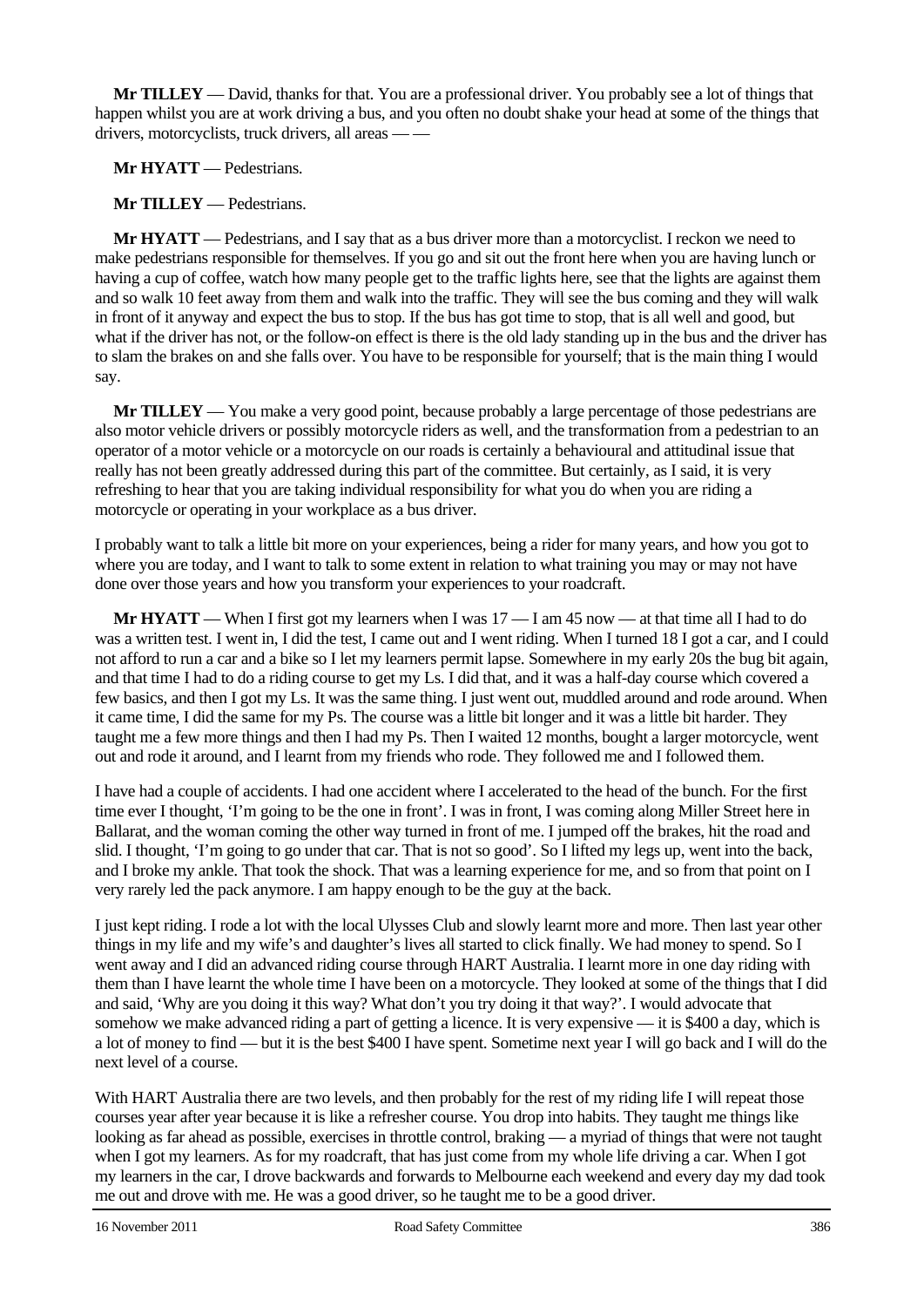**Mr TILLEY** — Statistically in the state of Victoria we have substantially more licensed motorcycle riders than we do registered motorcycles. We are seeing a heightened incidence of returning motorcyclists being involved in injury crashes, and, heaven forbid, some of those are fatalities. You spoke about good practice that you do yourself and going back and doing further training. Taking in mind personal responsibility, if you are not the holder or you currently do not have a motorcycle and you are retaining your motorcycle licence, something should be looked at there. I am one of those people. I have many years of motorcycling. I love riding. I am an advocate for motorcycling.

**Mr HYATT** — I do not think you will get anywhere telling people what to do, because if I tell you that you are doing your job wrong, you are just going to get your back up straightaway. You need to encourage people — I am getting that way myself now — to go and get some training. There are some people who think they really know everything, and you will never get through to them, but the people who are open to new experiences and learning, if you can somehow make it easier for them to do it, then perhaps they will do it.

I had to ride to the Lindsay Fox facility, which is out the back of Anglesea somewhere, to do the training course that I did. The ride in on the dirt road was horrible. When I do it next time I will ride the extra half-hour and go to Broadford, because the ride on the dirt road was atrocious. But that is where the place is, so I made the effort of going there, because my friends who I ride with had consistently told myself and other members of the forum that I am part of that the best money you can spend is on rider training. How you convince other people to do that — well, that is a job for the advertising gurus perhaps. I do not know.

**Mr TILLEY** — Thanks, David. What are you riding at the moment?

**Mr HYATT** — I have got a Suzuki GSX 1400.

**Mr TILLEY** — Nice. Thank you.

**Mr LANGUILLER** — Thank you for your submission, and thank you for making the time to come and meet with the parliamentary committee. In your contribution you talked about two things: you talked about riding, taking into account road conditions and the fact that there are other road users. With your knowledge and experience in this region — presumably you ride in this region — how do you rate our road conditions?

**Mr HYATT** — They're crap.

**Mr LANGUILLER** — Do you think they are built for motorcyclists?

**Mr HYATT** — I would love to see roads built for motorcycles, but the roads are roads. The roads primarily are to get people from one place to another. Over the last 15 years the conditions of my favourite roads have deteriorated.

**Mr LANGUILLER** — Can you provide some examples? Any particular junctions or issues that you — —

**Mr HYATT** — Yesterday I went for a ride to Bendigo. I have had two days off. The road between Daylesford and Castlemaine — it is just getting rougher. It is slowly undulating. There are potholes. We have had all the rain and it has not helped because it has been dry for so long. The job is getting away from whoever it is who fixes the roads. I took a road that I have never rode along before on the way home, and it took me from — I don't know — just outside of Bendigo across to Maldon. It was a lovely windy road, great for the bike and no traffic; you could see heaps, but it was bouncy as. So I rode in an inappropriate place because it was just too bouncy.

If you want to make roads safer for motorbikes, get rid of the signs. There is a sign every 10 feet telling you something you do not really need to know. If you have a sign that says that a corner possibly should be rated at whatever speed you might think it is for a truck — a 45-kilometre bend or whatever — you have those signs, but you do not need signs telling you — —

There just seems to be 1 million signs that do not really need to be there.

**The CHAIR** — And you present that as a road hazard?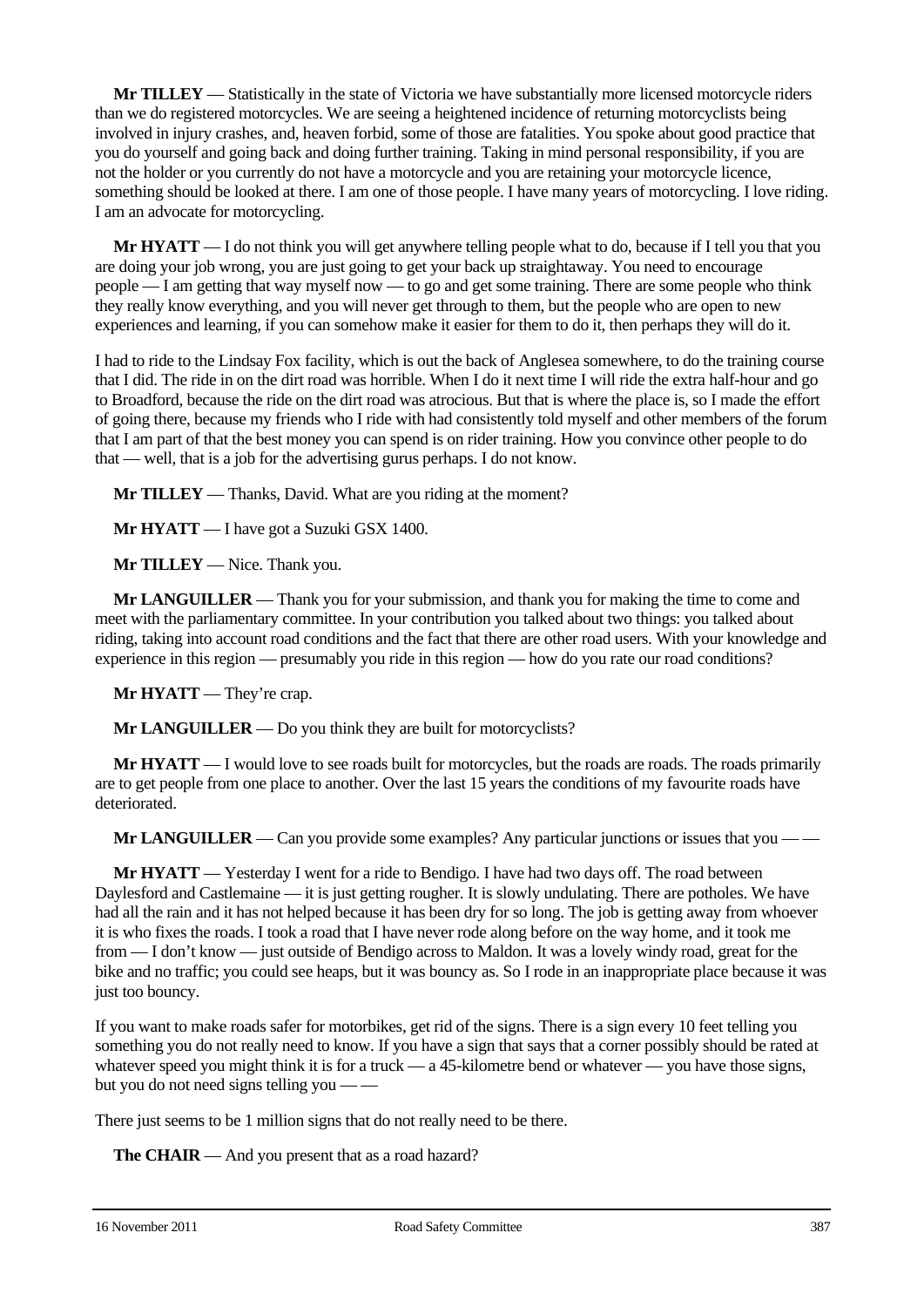**Mr HYATT** — Yes, I think they are, because one of the things that you get taught is that you go where you look, whether that is riding a bike or driving a car. What they taught me at the course is that you look through the corner and you look to the vanishing point of the road. Any hazard you should pick up in your peripheral vision. I am sure you have come across situations where there is a paddock, a bend and there is a tree in the middle of the paddock and it is the only tree and the car has hit it or the bike has hit it. That is because you fixate on something and that is where you go. So you are coming around the corner and you go, 'Oh, there's a big tree!', and you look straight at it. You do not look here, where you are trying to go next, and you end up in a tree. There is too much road furniture. You need the bare minimum. You do not need a sign for Sovereign Hill or a sign for this or a sign for that. If you are in an 80 zone and there is a 60 zone here, why do you need another sign in the middle in yellow telling you there is a 60 zone approaching? It just seems like a sign for no reason.

Going out to Daylesford, they have dropped the speed limit from 100 kilometres to 80 kilometres on the approach into Daylesford. I noticed this yesterday. You come around the left-hand bend at 100 kilometres. Just at the apex of the bend, the 80 sign pops up. On a bike, if you back off going around a corner, the first thing the bike does is stand up and run wide. If you are coming around a bend, you have got to drop 20 kilometres off or you will run straight into the oncoming traffic. That sign needs to be either 200 metres that way out of the bend or 200 metres this way in front of the bend — not in the middle of the bend. It just seems basic.

**Mr LANGUILLER** — David, further if I may, given your many years experience in riding and given your engagement with a very significant club, as I understand it, have you seen the TAC ads?

**Mr HYATT** — Yes.

**Mr LANGUILLER** — What you think of them? Do they send a message to your fraternity? Would that help to prevent — —

**Mr HYATT** — I don't think so.

**Mr LANGUILLER** — Why not?

**Mr HYATT** — Well, because as motorcyclists we already accept these risks. Risk is part of life. If we stopped doing it, then why leave the house? The risks — we know about them. For instance, the other week Marco Simoncelli was killed in a motorcycle accident. They announced that he died in the MotoGP race, and the first thing that came on was that TAC ad where the guy falls off and bounces into the car. My daughter and I had been out riding all day. We came home and we watched the race. Ruby was horrified that the guy had been killed, and then they popped up this ad. Then there was another ad and then the same ad came up again straight afterwards. I do not think they make any difference. All I believe those ads do is alienate motorcyclists to people who are not motorcyclists.

**Mr LANGUILLER** — Why do you say they alienate motorcyclists?

**Mr HYATT** — Because people who are not motorcyclists — people who are in their cars driving along see those ads and think, 'Bloody motorcyclists; they are stupid. Why do they ride?'.

**Mr LANGUILLER** — So you think they present a negative image and build up a negative image of motorcyclists?

**Mr HYATT** — I think they do.

**Mr LANGUILLER** — Is that the common commentary, if you like, amongst your fraternity?

**Mr HYATT** — I would say so, yes. Amongst the members of the forum I am part of the majority would suggest that those ads do not do any good, because they do not reach motorcyclists and they probably alienate non-motorcyclists.

**Mr ELSBURY** — Thank you very much for your time, David, in coming and speaking to us. I am just interested in your thoughts about whether or not you think your experience on a motorcycle has made you a better driver?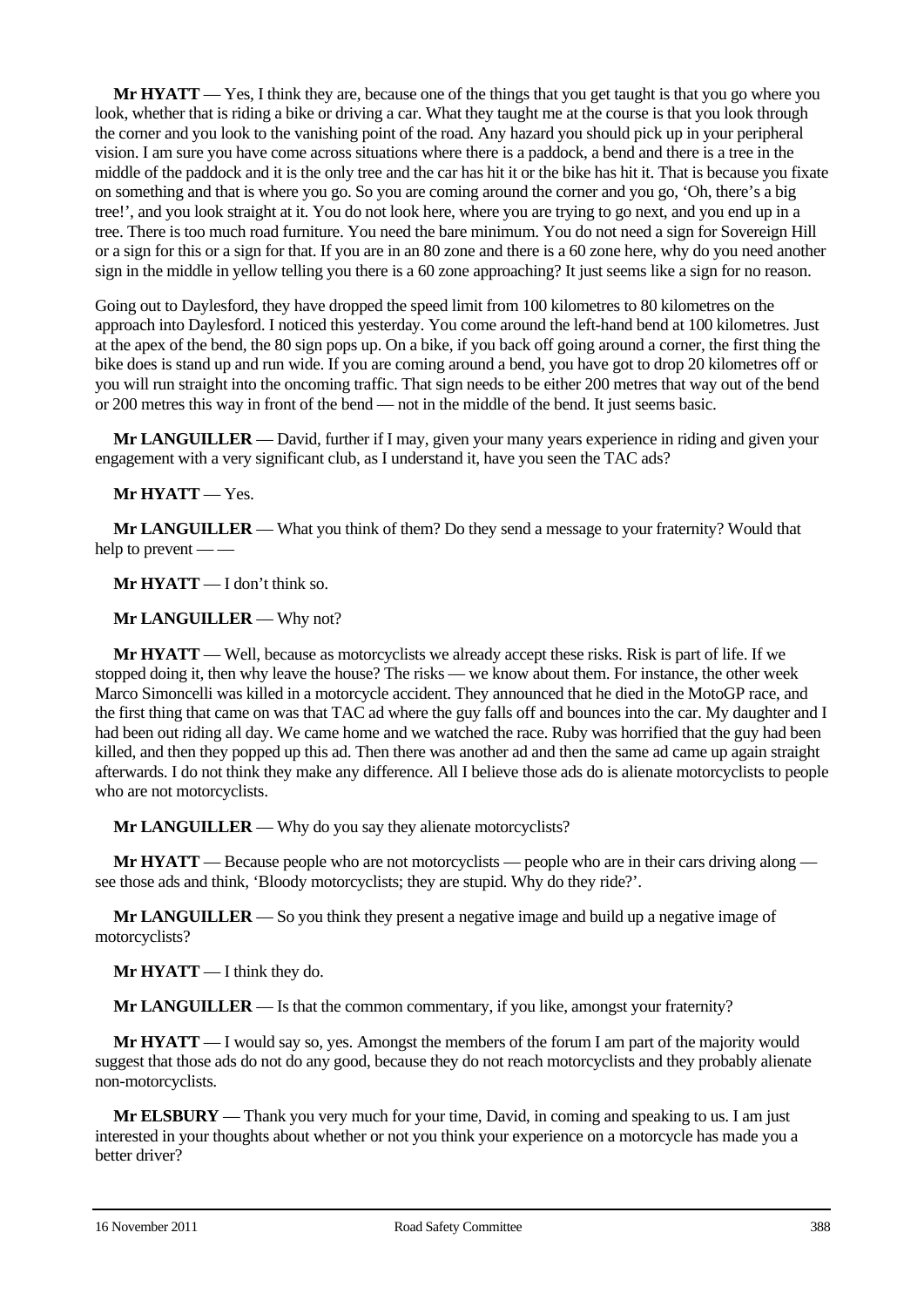**Mr HYATT** — Yes, definitely. I think all experience makes you better if you allow it to. I have learnt — I like to call it the little voice in my head. Some people might call it a sixth sense, but part of roadcraft is almost like reading body language. You can look at someone and go, 'He is going to do this' or, 'She is going to do that', and you just know. You could call it the force — you could call it a million things — but that is what experience adds up to. You cannot be taught that; it is a time thing.

**Mr ELSBURY** — From what I have been told basically you go in being wary, you then become super-confident and then, after a bit of time on the road, you end up being paranoid, and that is when you are a safe rider because you are watching everyone, making sure that they are not going to do something that is potentially going to harm you.

**Mr HYATT** — One of my friends refers to it as being unconsciously competent, and that is when you do all the right things without having to think about them. I am also having a crack at learning to do martial arts, and if you have ever seen it on the telly and the movies, they are repeating the same thing over and over again, and the reason for that is so that it becomes a reflex — you do not react; you act. If someone throws a punch, you block it, and that is what riding a bike is like — and the only way you will get it up in time is to consistently do it. Driving a car helps. In answer to your question, any experience on the road should help you to learn.

**Mr ELSBURY** — How much gear do you wear when you go out?

**Mr HYATT** — I always wear my trousers, jacket, boots and helmet in the winter. I have winter riding gear. You said you have your learners. If you keep going, you will build up a wardrobe of stuff. I have stuff that is warmer for wintertime. I wear my leathers in the summer. I believe if it is too hot to wear my leathers, I will do something else.

**Mr ELSBURY** — Yes. I am about to go off to do the advanced course as well — not quite as advanced as yours, but it is on-road and off-road as well with the same organisation. Any tips for young — not exactly young but certainly new — riders out there?

**Mr HYATT** — Listen to the instructors. When I did my course I think there were 30 of us there, and there were 3 instructors. The instructor stood out and said, 'We are going to do this exercise', and there were a couple of people every time, when he was talking through the exercise, saying, 'Why would you do it that way? There is no point'. If you are paying good money to get instructed, then be instructed. At least try it and have a go at what they are showing you, and if you still think it does not work, then fair enough, but go in open-minded and soak it all up.

**The CHAIR** — In recent times there has been a spike in deaths in the arena of off-road riding. Do you have any experience in that area?

**Mr HYATT** — None whatsoever. I noticed that when you were talking to the police sergeant before — it sounded to me like you guys think that if someone is off-road, they are committing a crime automatically. That was the impression I got when you were talking about policing and checking and searching and all that sort of stuff.

**The CHAIR** — No, we have a breadth of viewpoints. We did take evidence from a young off-road rider who collided head-on with another person on a track and was profoundly injured, so we have a degree of insight, and my colleague Mr Tilley down the end has done significant off-road riding himself, so there is a breadth of experience.

**Mr HYATT** — I do not have a lot of experience. I would go back to my first point that each rider has to be responsible for their own actions. I was taught that you should not arrive at a corner at such a speed that you cannot avoid an obstacle if it jumps out in front. How you teach people — and that goes back to risk-taking. I am probably jumping around all over the place.

My daughter is 10, and she was telling me last night when she got home from school that on the adventure playground in the school they have removed the wobbly bridge and just replaced it with solid planks. I said, 'What did they do that for?', and she said, 'Someone slipped off the bridge and hurt themself'. Okay, but here is a case now where the schoolkids are not going to learn that if you walk on a slippery surface, you might fall over. If we do not allow young people to learn how to make a proper decision, then when they get to the age of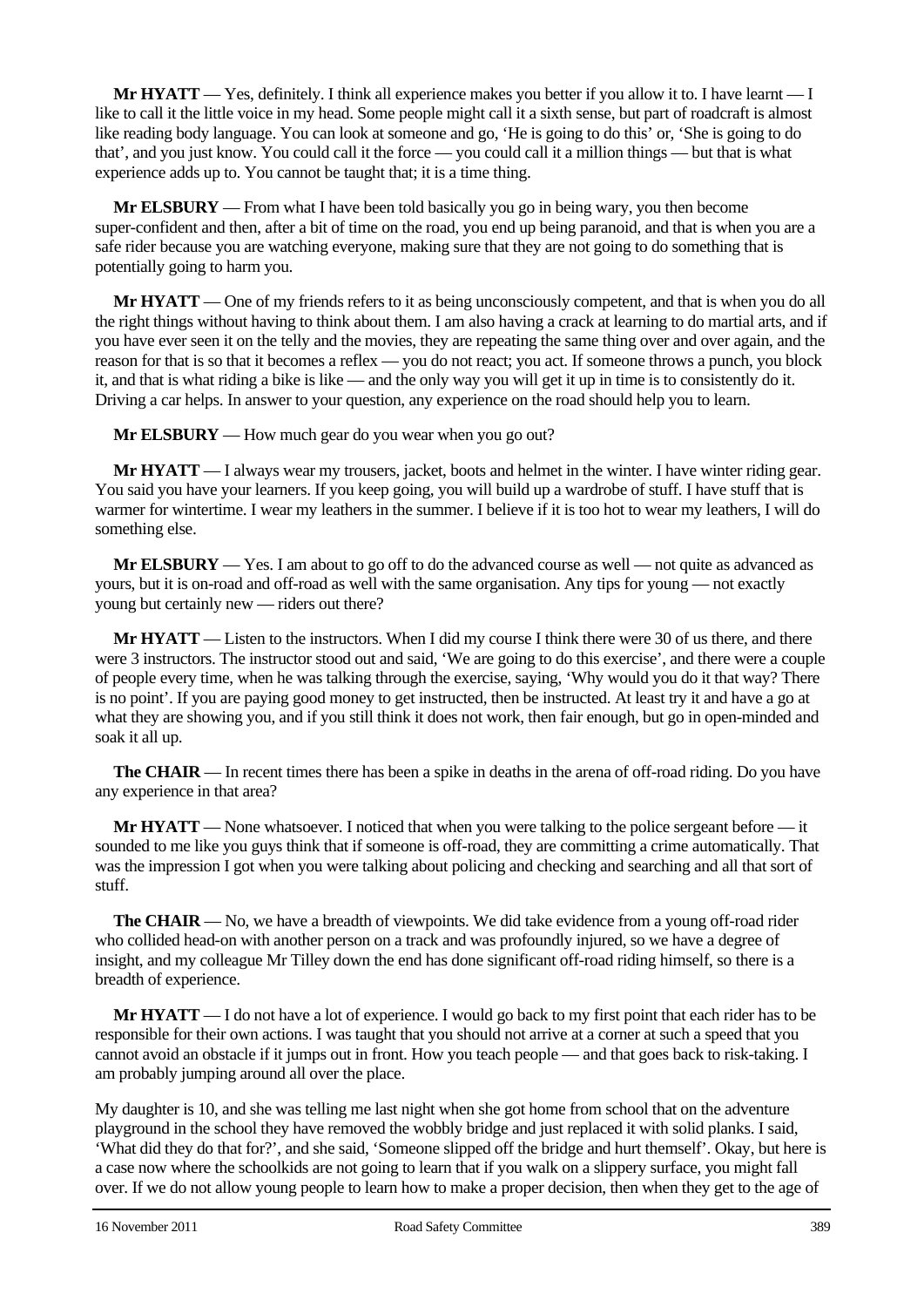17 or 18 and they get behind the wheel of a car or they wander out on the beach, they do not know how to weigh up consequences.

**Mr LANGUILLER** — I compliment my colleague just in relation to off-road. The reason for and the background to our questioning is that our data shows that almost 50 per cent of injuries and casualties happen off-road. You would have heard the police officer indicating the lack of resources they have — in fact pretty much nothing — to patrol, to monitor, to help and to assist off-road and to diminish the number of injuries and fatalities in terms of off-road, which is almost 50 per cent. Therefore there is some background to some of the questioning, if you like, on the off-road stuff.

**Mr HYATT** — Perhaps in the same way that you now have to go for a test to get a licence to ride on the road, perhaps — some of the training companies are now offering off-road components. Maybe they need to be subsidised as well so that people who cannot afford to do this sort of stuff can find a way. They need training, training, training. I have done a little bit of off-road riding but not for 20 years and not to the same extent as the guys are out, so I really cannot answer your question. I do not know how you could do more. You could give the police more dirt bikes. The biggest problem is that there are not enough police, and if you send six guys out into the bush — so you send six highway patrol guys out — then there will not be six guys patrolling the roads around Ballarat or there will not be six guys going after street crime or investigating burglaries or whatever. There are not enough police to do the job that is required of them; that is the simple answer to that question. It is not a simple solution, I understand, but that is — it seemed that when I was a little boy there were police everywhere. It does not seem like that so much anymore.

**The CHAIR** — One matter I just want to clarify is that you made a remark before that motorcyclists and drivers need to be 100 per cent in the moment. Two examples we heard yesterday were where motorcyclists were killed not necessarily through inadvertence on their part but through the inadvertence and negligence of car drivers. The question really becomes how can you ensure ongoing safety as a motorcyclist when you are on the road where there is a blind spot for car drivers and other circumstances where accidents arise through their negligence and not that of the motorcyclist?

**Mr HYATT** — I am responsible for me, so if I am behind you, I do not ride in your blind spot. Through roadcraft and my experience, built up over years and years, I make sure that I am not in an inadvertent position. I do not know the story, but perhaps in relation to the two people you learnt about yesterday, maybe one of them was not — if someone came around the bend and he ran wide coming the other way, I think you said, on the  $\alpha$ cean road — —

**The CHAIR** — Yes, that was due to the motorcyclist's error. One was a sideswipe. The other one was the rider being clipped from behind.

**Mr HYATT** — So the sideswipe — why was he so close to the car? That would be the question — and they are hard questions. It would be hard to ask that person's family or something, but how did he allow himself to get into a position where a car could sideswipe him? Rear-ended? Was it traffic lights, or was it — —

**The CHAIR** — Waiting to do a right turn.

**Mr HYATT** — I do not know. I think that filtering is an option that needs to be really explored so that when you get to the traffic lights on a motorcycle, you are allowed to come up between the cars to the front of the line and then move away. It is not lane splitting. I have heard and seen videos on the computer where the traffic is travelling at whatever speed, say, 60 or 70 kilometres an hour, along the West Gate Bridge — and I have seen it myself when I have been riding down to Melbourne — and someone goes barrelling up in between all the cars. I do not agree with that. I think it is stupid and dangerous. But when I pull up to the traffic lights, the safest place for me to be is at the front. I do not need to do it so much here, because Ballarat is not so big; there are only two-lane roads.

If you can get yourself through, you do not have to worry so much about what is going on around you, but you should be aware. You should be looking around. You should have one eye on the mirror. If you see someone coming up behind you, you leave yourself room to get away. When you pull up behind someone at the lights, you make sure that, if you have to, you can dart up the middle. You do not get so close that you would have to push your bike back first and then get out of the way. You need to create space around yourself at all times when you are stationary and when you are moving.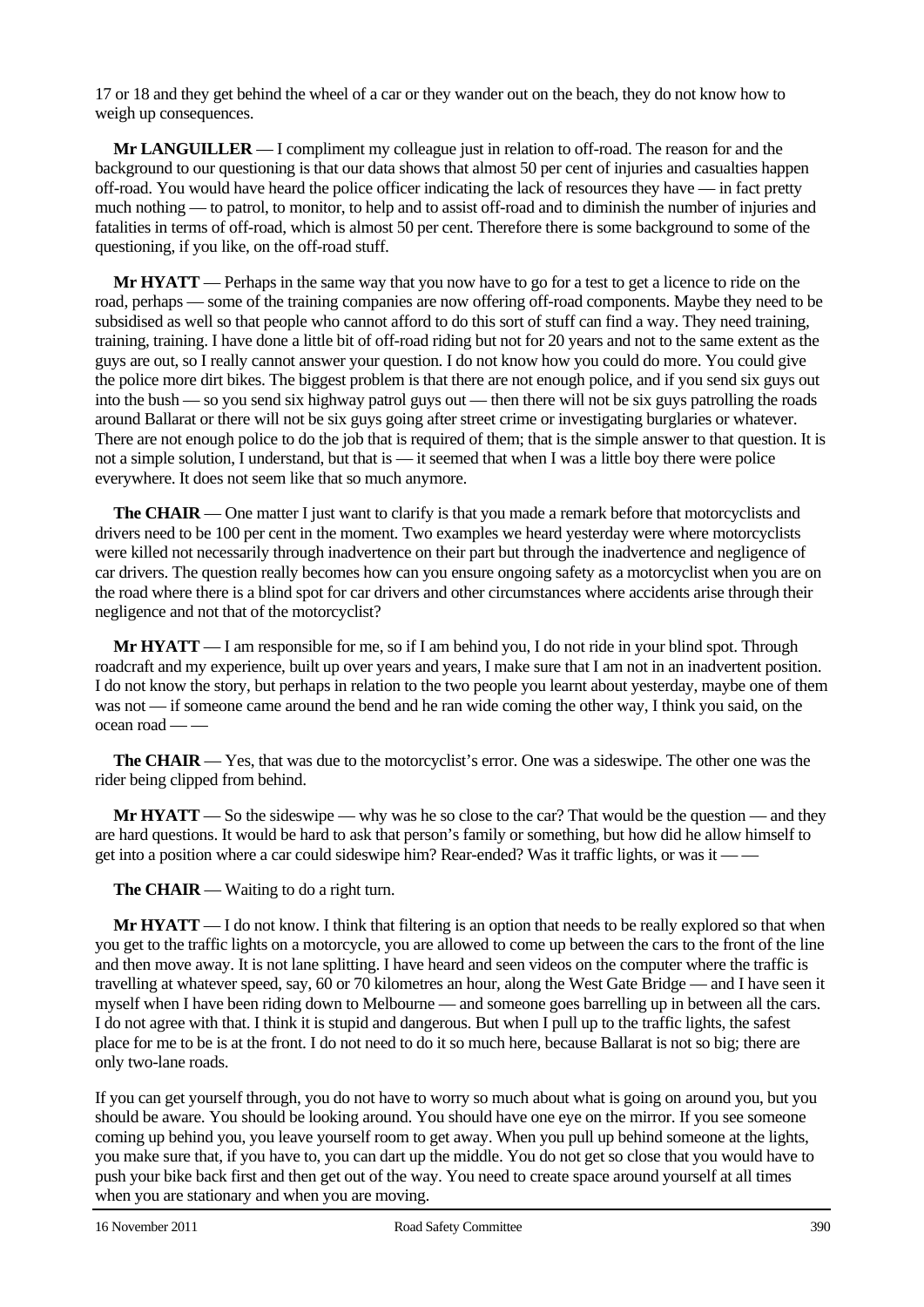**Mr TILLEY** — I think the evidence from David has been refreshingly frank. I do not have anything to ask at this stage.

**Mr LANGUILLER** — I have a quick one in relation to the licensing regime. David, you would be aware that if I wanted to — and I do not have a licence — I could get a licence for an automatic scooter. Eventually I could drive a manual motorbike which has gears and so on. What do you think of the licensing regime? Do you think it is adequate, given your experience?

**Mr HYATT** — Considering that I have had my licence for 20 years, I am not exactly certain if it was the same as it is now. I am not sure how to answer that. I would advocate for there to be more training. But how you do it, I do not know; I am not sure. You go in, and perhaps there is the advanced course, which I have done. It sounds like if you are going through HART and it is its advanced course, then it is the same course I did. Perhaps that needs to be the bare minimum for getting your licence; maybe not. You do a test, you know all the road rules and then you go do some riding. Maybe it needs to be whatever it needs to be now and then a little bit more.

But how do you take it in all in one go? That is the thing. You get out on the roads and say, 'I am out on the road'. I was very lucky when my father taught me to drive that he was happy to let me drive whenever I wanted. He would sit next to me and let me drive. I do not have a good answer for that. But the licensing is what it is. I think you probably have to do more now than you had to do when I got my licence. Maybe it still needs to be further. If you learn to ride a scooter, perhaps what needs to be done is that you are not allowed to get your licence on an automatic vehicle. You have to learn on a vehicle with gears, because once you know how to do it, you will not forget. Perhaps do that. Then if you get on a scooter, you can ride it. But you are in a situation where you have to ride with gears, then you how to do it. Maybe it should be the same with a car.

**Mr ELSBURY** — I have got the learners permit, and I have not been doing this by halves. I have actually been looking at bikes. I have been looking at BMWs possibly, because it is the only time I am ever going to get near a BMW. But most of them have got ABS. Does your bike have ABS?

**Mr HYATT** — No. When my bike was manufactured ABS was something that only BMWs had. My next bike will have ABS.

**Mr ELSBURY** — On Saturday night when the lotto numbers come up, and you are able to buy the bike of your dreams, you will be going for ABS?

**Mr HYATT** — Jeremy Bowdler, editor of *Two Wheels* magazine, has said in this latest issue — I think it is in the editorial — that if you are on your bike and you put your brakes on and the ABS engages, then it is too late. You would have already crashed into another*.* ABS is not in place of brakes; ABS is the safety device. They will teach you that at your advanced course. They will teach you how to use your brakes and how to make the most of them. But if you get to the point where the ABS comes on, then it is already too late. You have made a mistake back here somewhere, and you need to go back to your roadcraft. In a perfect world it should never be engaged, because you have done everything right already. If ABS saves you once, then it has paid for itself.

**The CHAIR** — You wear full protective clothing?

**Mr HYATT** — Yes.

**The CHAIR** — Do you believe it should be compulsory?

**Mr HYATT** — No. I do not think choice should be taken away from people. Here in Ballarat even when it gets really hot, it is not that hot. Somewhere up in Queensland, where I never been, I understand the humidity is just mind numbing. I think one of the things that makes Australia Australia, as opposed to many other countries we see in the news, is that we have choice. The option should be there for people to be able to choose to take up those options or not. If you are my friend, and you fall off without your gear on, then I reserve the right to ridicule you endlessly for making a stupid decision, but you have to be able to make the decision. If you are smart, you wear all the right gear.